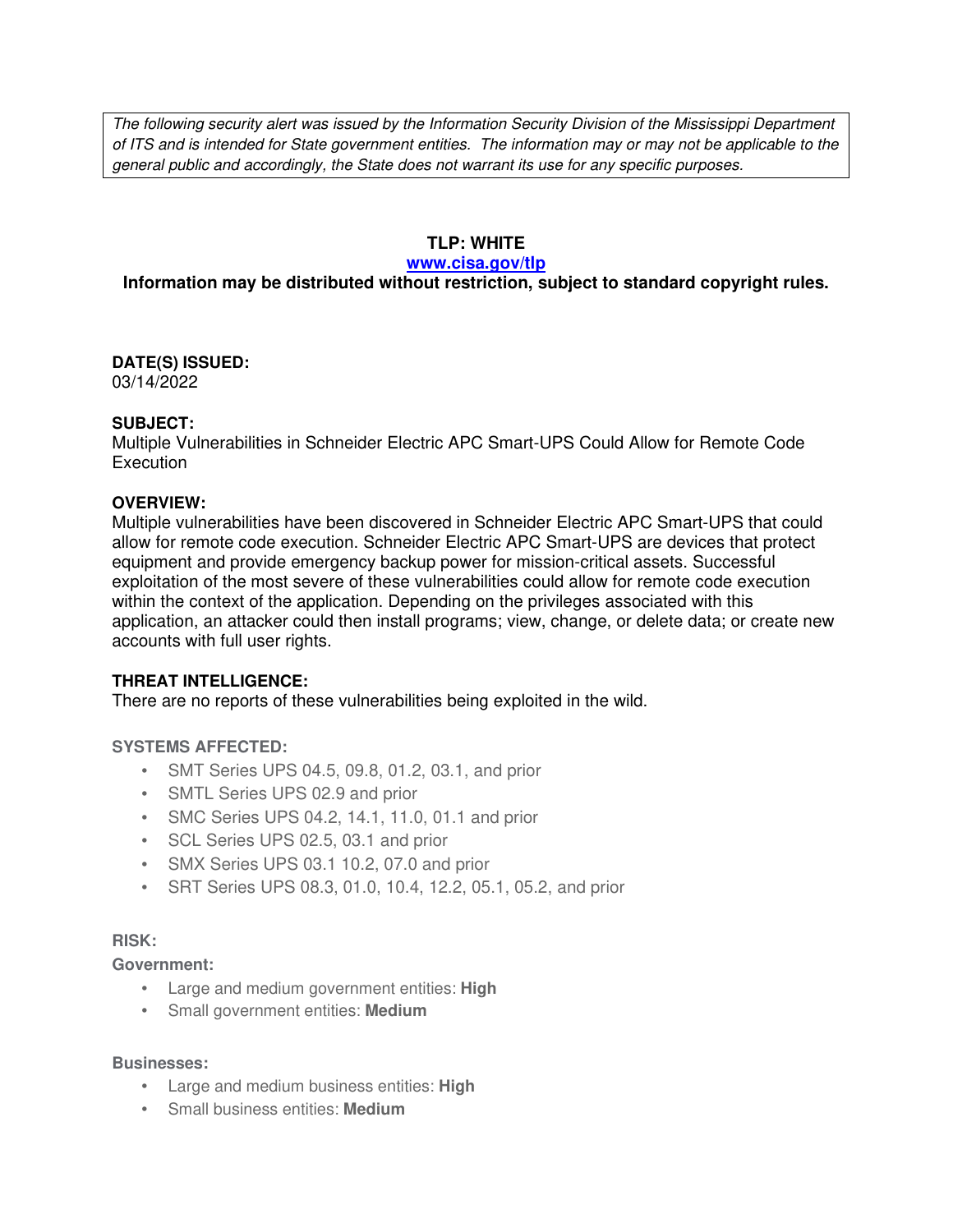#### **Home users: Low**

#### **TECHNICAL SUMMARY:**

Multiple vulnerabilities have been discovered in Schneider Electric APC Smart-UPS that could allow for remote code execution. Details of the vulnerabilities are as follows:

- An Improper Authentication vulnerability exists that could cause an attacker to arbitrarily change the behavior of the UPS if a key is leaked and used to upload malicious firmware. (CVE-2022-0715)
- A Buffer Copy without Checking Size of Input vulnerability exists that could cause remote code execution when an improperly handled TLS packet is reassembled. (CVE-2022-22805)
- An Authentication Bypass by Capture-replay vulnerability exists that could cause unauthenticated connection to the UPS when a malformed connection is sent. (CVE-2022-22806)

**Note**: To exploit CVE-2022-22805 and CVE 2022-22806, an attacker would need to conduct a Man-in-the-Middle attack which would enable them to impersonate Schneider Electric Cloud and push a maliciously crafted firmware to the targeted devices.

Successful exploitation of the most severe of these vulnerabilities could allow for remote code execution within the context of the application. Depending on the privileges associated with this application, an attacker could then install programs; view, change, or delete data; or create new accounts with full user rights. If this application has been configured to have fewer user rights on the system, exploitation of this vulnerability could have less impact than if it was configured with administrative rights.

#### **RECOMMENDATIONS:**

We recommend the following actions be taken:

- Apply appropriate mitigations provided by Schneider Electric as there is no available patch as this time
- Run all software as a non-privileged user (one without administrative privileges) to diminish the effects of a successful attack.
- Remind users not to visit un-trusted websites or follow links provided by unknown or untrusted sources.
- Inform and educate users regarding the threats posed by hypertext links contained in emails or attachments especially from un-trusted sources.

## Apply the Principle of Least Privilege to all systems and services.

#### **REFERENCES:**

**CVE:** https://cve.mitre.org/cgi-bin/cvename.cgi?name=CVE-2022-0715 https://cve.mitre.org/cgi-bin/cvename.cgi?name=CVE-2022-22805 https://cve.mitre.org/cgi-bin/cvename.cgi?name=CVE-2022-22806